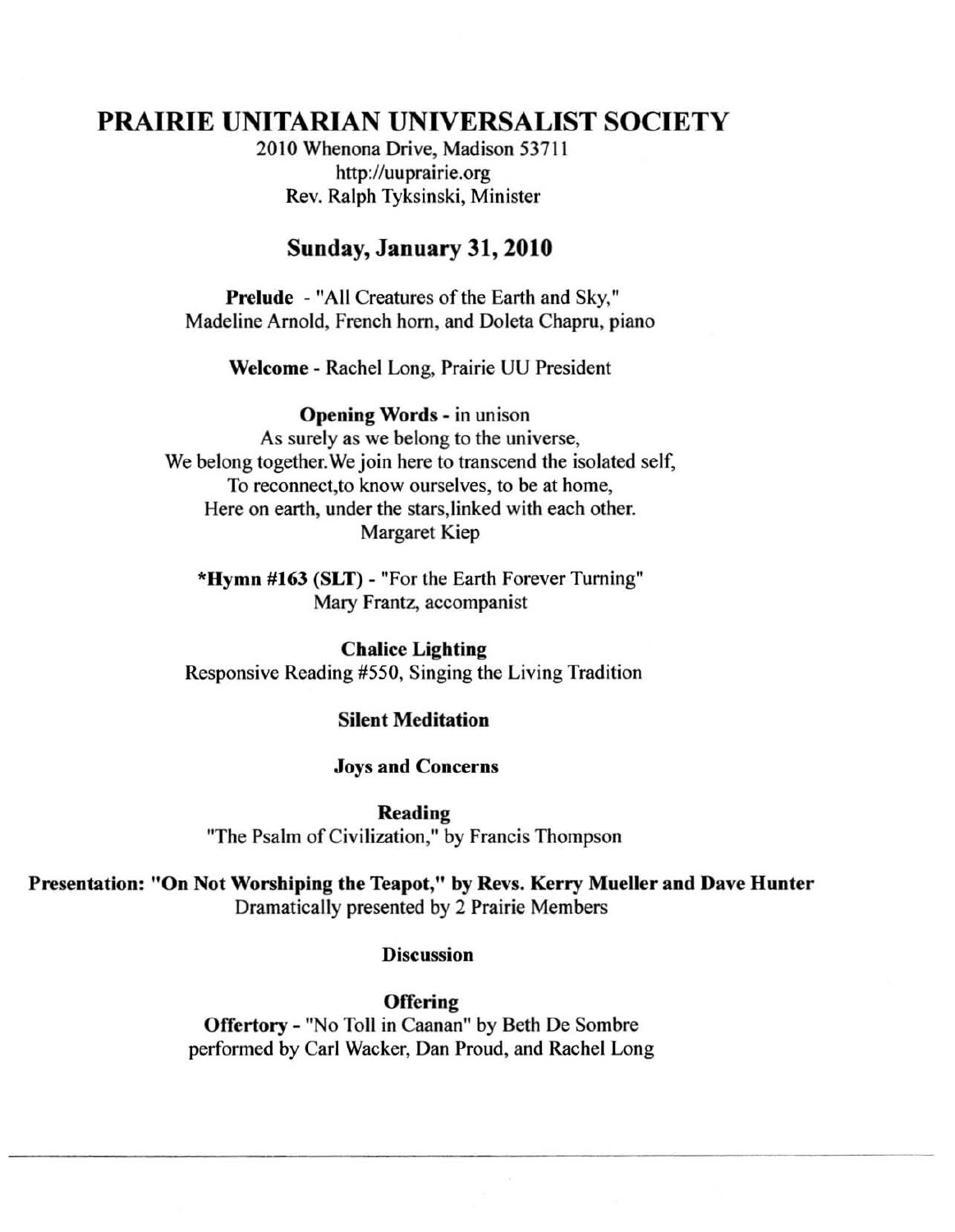# Introduction of Guests and Visitors

# Prairie Announcements

Additional announcements are in your order of service

\*Hymn #303 (SLT) - "We Are the Earth Upright and Proud," Mary Frantz, accompanist

Closing Words - Andrew Kerr

\*Please stand as you are able.

# **CIEOCISO GEOGRAPO E**

Welcome to our service! We are glad you are here. Thanks to everyone who made this service possible. Please join us for coffee and fellowship after the service.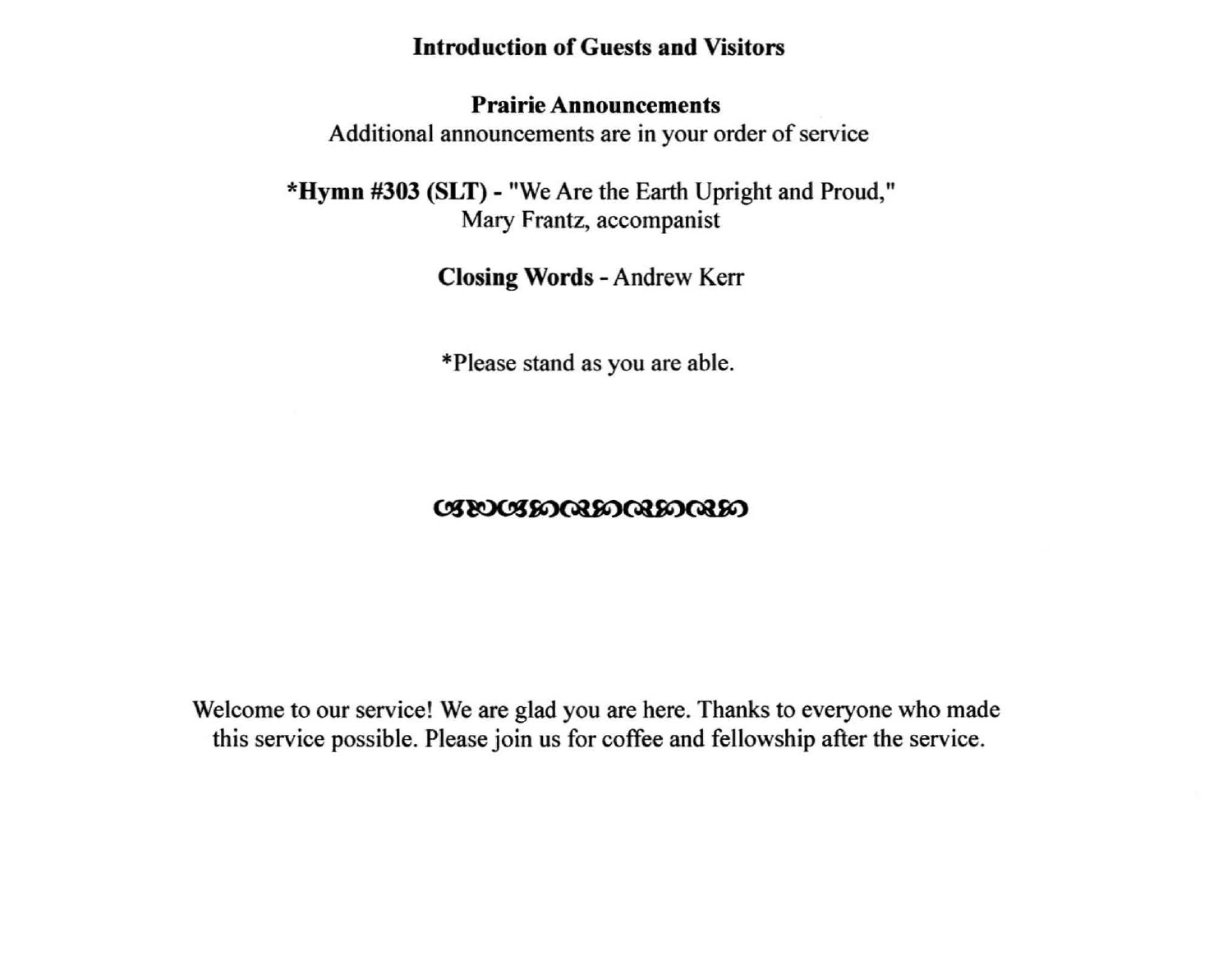#### **Announcements**

Green Tip Tea drinkers, take note. There are things you can do with those used tea bags instead of just throwing them in the trash. Emily Thousand's blog contains several ideas for your tea bags: you can compost the bags or add them to the bottom of plant pots to help retain moisture and prevent **watering overflow. You can use the wet tea bags, warm or cold, as eye compresses. You can use the tea bags much like baking soda in your fridge to absorb odors. You can even use them to create a stained finished for your antique furniture. Give your extra tea water to your plants - and use those**  wrappers in your art projects.

Coming up soon - Prairie Service Auction The Service Auction is scheduled for February 28th with Orange Schroeder again acting as our Auctioneer. Send your items (or requests) to Barbara Park at barpark@gmail.com. This is also a good time to review what you bought or promised last year so you can get those things done before the auction rolls around again. There is a spreadsheet hanging on the bulletin **board across from the greeting table at Prairie; or you can contact Kate Liu, Prairie's administrator. at**  admin@ uuprairie.org.

**Menus for the Future Your Green Sanctuary Committee will be inaugurating a 6 week course on "Menus**  for the Future". For more information, contact the Johnsons (pinefarm@uniontel.net) or any member of the **Green Sanctuary Committee.** 

Spanish Speaker's Potluck The next Spanish Speaker's potluck will be held at the home of Dave and Marcia Johnson on Wednesday, February 10th at 6:30. Please call the Johnson's for directions at 441-0271 or Rosemary Dorney at 238-4382 for more information about the group.

Homeless Shelter Breakfast If you are interested in serving breakfast at the Grace Episcopal Men's Homeless Shelter, your next opportunity will be Saturday, February 6th. Please contact Dave Johnson if you **are interested.** 

RE News Notes RE's Wild Wintering begins February 20th at 5pm, with sledding if there is good snow **and bowling** if there **isn't. Please visit the RE website www.uuprairie.org/re for more infonnation and to get**   $a$  permission slip.